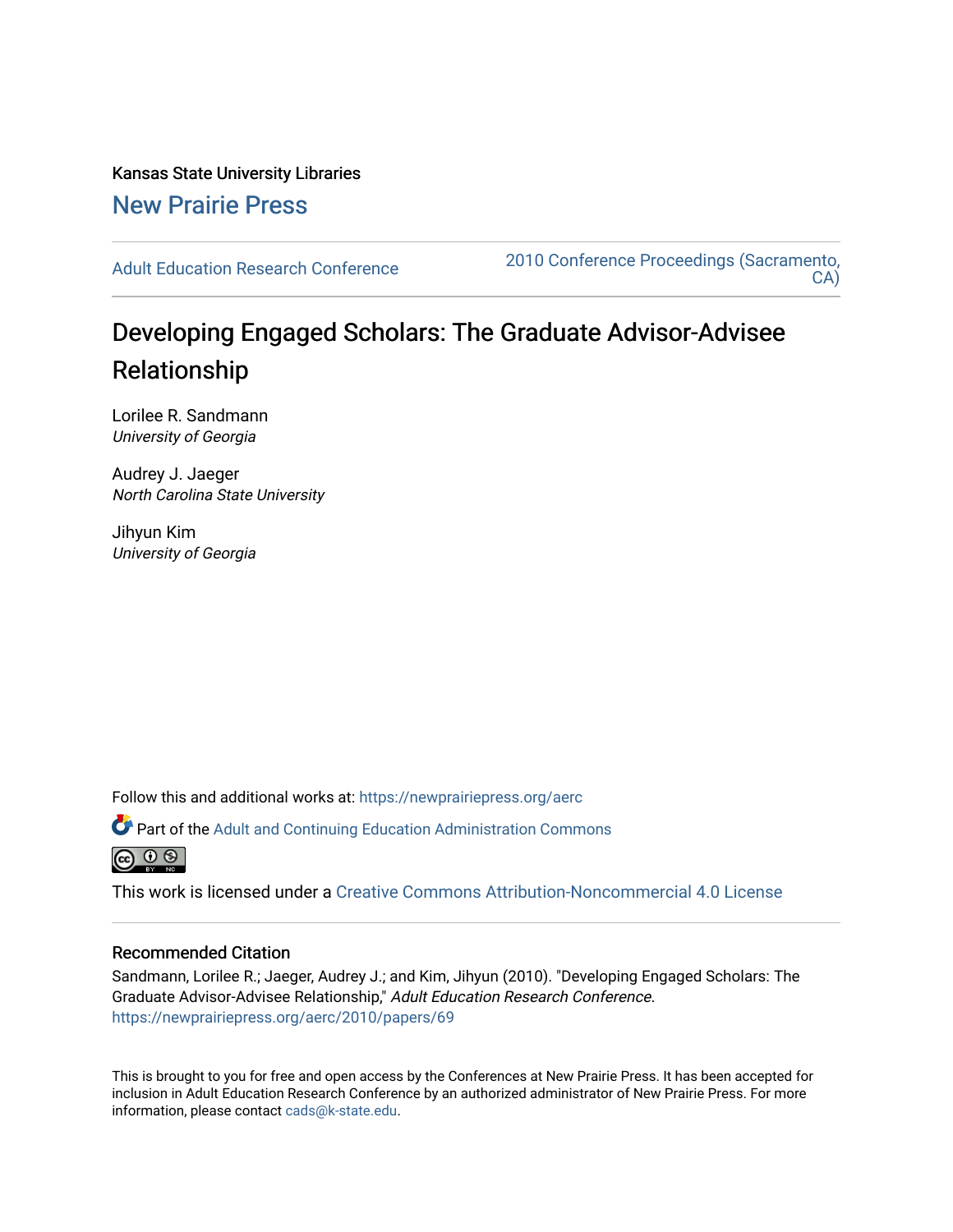# **Developing Engaged Scholars: The Graduate Advisor-Advisee Relationship**

Lorilee R.Sandmann, University of Georgia, USA Audrey J. Jaeger, North Carolina State University, USA Jihyun Kim, University of Georgia, USA

**Abstract:** *A critical dimension in the development of emerging engaged scholars is the advisor-advisee relationship. A multiyear, multiuniversity study of doctoral students interested in community-engaged scholarship and their advisors found that advisors influenced their advisees' specific approach to community engagement; advisees built extensively on their own community-based experiences and even pushed their advisors in co-learning about communityengaged scholarship; and advisors and advisees shared recognition of lack of support for community engagement but pursued it anyway.*

# **Faculty as Engaged Scholars**

Scholars are being called to reframe their conventional understanding of teaching, research, and service in the academy in a "scholarship of engagement" that builds on ideas formulated by Ernest Boyer (1990, 1996). The Carnegie Foundation for the Advancement of Teaching (2008) defines community engagement as "collaboration between institutions of higher education and their larger communities ... for the mutually beneficial exchange of knowledge and resources in a context of partnership and reciprocity." Engaged scholarship is often represented by work done within Stokes's (1997) "Pasteur's Quadrant": that is, doing use-inspired research, building on basic research while improving practice.

Although the philosophical, theoretical, and practical dimensions of this movement seem consistent with a social justice mission, many disciplines have contributed little to the theory and practice of scholarly engagement. This lack of involvement in the face of increasing recognition and legitimacy for community-engaged learning in higher education indicates the need for a cadre of faculty members with the knowledge and skills required to participate in engaged scholarship. In this context, there is increasing recognition of the importance of future faculty: graduate students (Applegate, 2002; Bloomfield, 2006; O'Meara & Jaeger, 2007), who are being socialized to the academic career (Austin, 2002). However, established professional development mechanisms or pathways are lacking for graduate students and faculty members who seek community-engaged careers in the academy. Further, faculty members who are not themselves community-engaged often misunderstand or misrepresent community-engaged scholarship. This can dissuade graduate students and other faculty from seriously considering community-engaged academic careers.

Thus we focused on this period when graduate students are learning what society expects of faculty and how to apply their research to society. We examined how they become educated as community-engaged scholars and what factors could provide insight for faculty to recognize the importance and implement the practice of community-engaged scholarship.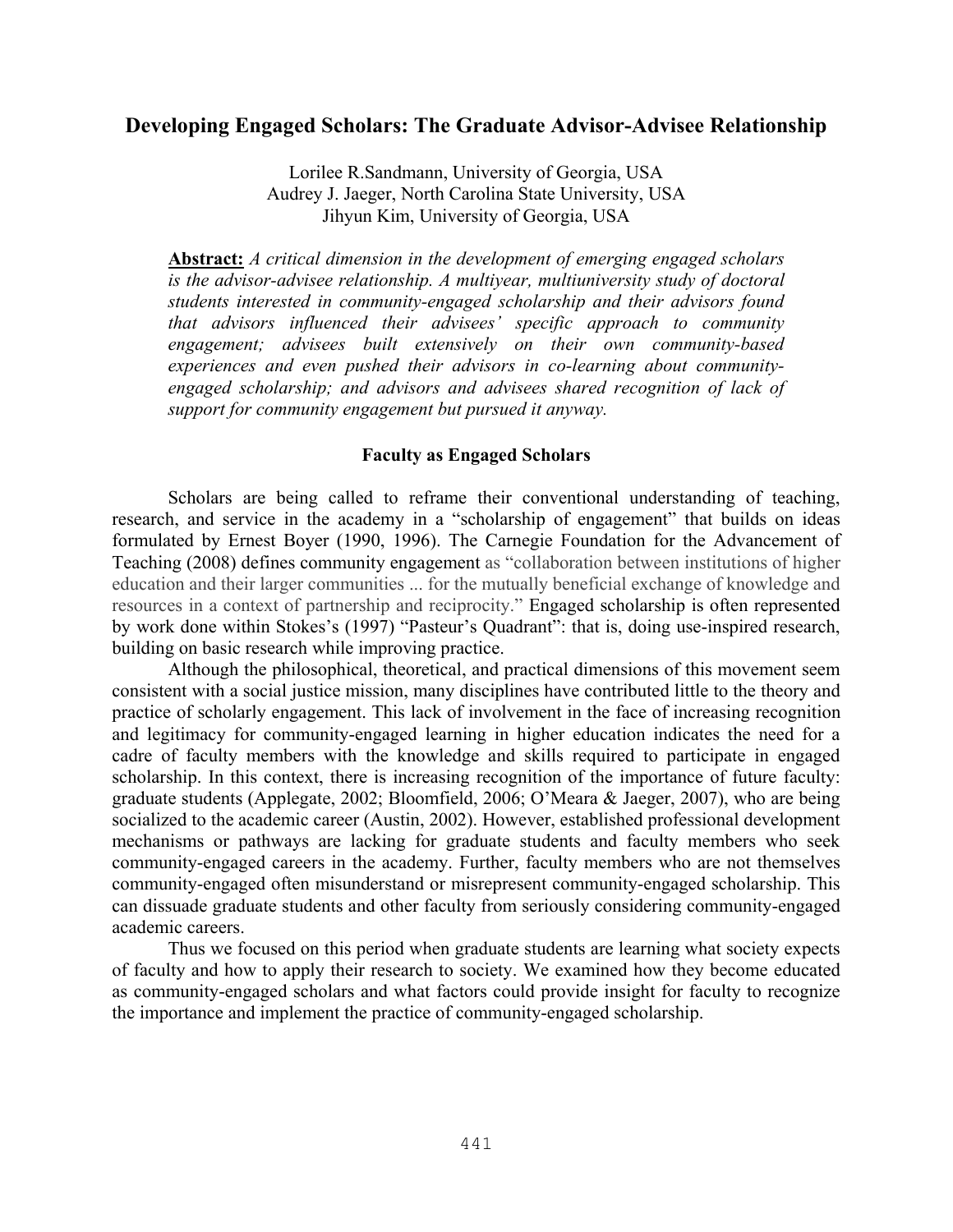## **Purpose of Research**

Our research sought to investigate one critical dimension of the development of emerging engaged scholars or future faculty: the relationship of doctoral students interested in communityengaged scholarship and their advisors. Specifically, we examined how an advisor's perception of engaged scholarship shapes and influences the scholarship and practice of advisees. The study also explored what factors influence the scholarship and practice of advisees (mentors, coursework, literature, personal and career goals, peers and classmates).

# **Theoretical Framework**

Among the factors that influence graduate students' academic development and learning experiences, such as collegiality and curriculum, research has consistently shown that advising is one of the most significant variables associated with academic success (Anderson, Oju, & Falkner, 2001; Boyle & Boice, 1998; Golde, 1998; Haworth & Bair, 2000; Malaney, 1988; Schlosser & Gelso, 2001). Golde (1998) interviewed 58 doctoral dropouts and found that difficult relationships with advisors were one factor underlying dropouts. Haworth and Bair (2000) identified five learning and teaching practices that contribute significantly to graduate students' intellectual development: for instance, individualized mentoring. However, given the significance of advising in graduate education, it is pointed out that "graduate students do not receive focused, regular feedback or mentoring" (Austin, 2002, p. 113). Further research explores *how* advising influences graduate students' professional development (Punyanunt-Carter & Wrench, 2008; Schlosser & Gelso, 2005; Schlosser & Kahn, 2007; Schlosser, Knox, Moskovitz, & Hill, 2003; Tenenbaum, Crosby, & Gliner, 2001; Wrench & Punyanunt, 2004).

However, the literatures on both the significance of advising and the advisor-advisee relationship are not robust; most research notes the lack of empirical study. Little study has focused on how advisors' perspective influences their academic practice, and no literature was found regarding advisor-advisee relationships with respect to community engagement.

# **Methodology and Data Collection**

An interpretive qualitative research design was selected for this study because it allowed for deeper understanding and examination of ways doctoral advisors and their advisees learn about and practice community-engaged scholarship. This exploratory work employs a multicase study design (Yin, 2001) to compare patterns of engagement knowing and activity of the individuals and across the advisor and advisee groups.

The subjects for this study were three matched pairs of doctoral graduate students and their faculty advisors from three large research-extensive universities that purposively support scholarly engagement activity. These doctoral students and their advisors had been selected for the Houle Engaged Scholars, an 18-month pilot program intended to build a pipeline of engaged scholars (Sandmann, 2008). Specific selection criteria included:interest in community-based, community-collaborative scholarship and commitment by the graduate student to an engaged scholarship dissertation. No specific disciplines or other demographic characteristics were sought.

We conducted individual one-hour semistructured interviews of all 6 participants. Most interviews were in person; one was over the phone. Interviews were digitally recorded and transcribed verbatim. Data was collected during January and February 2009.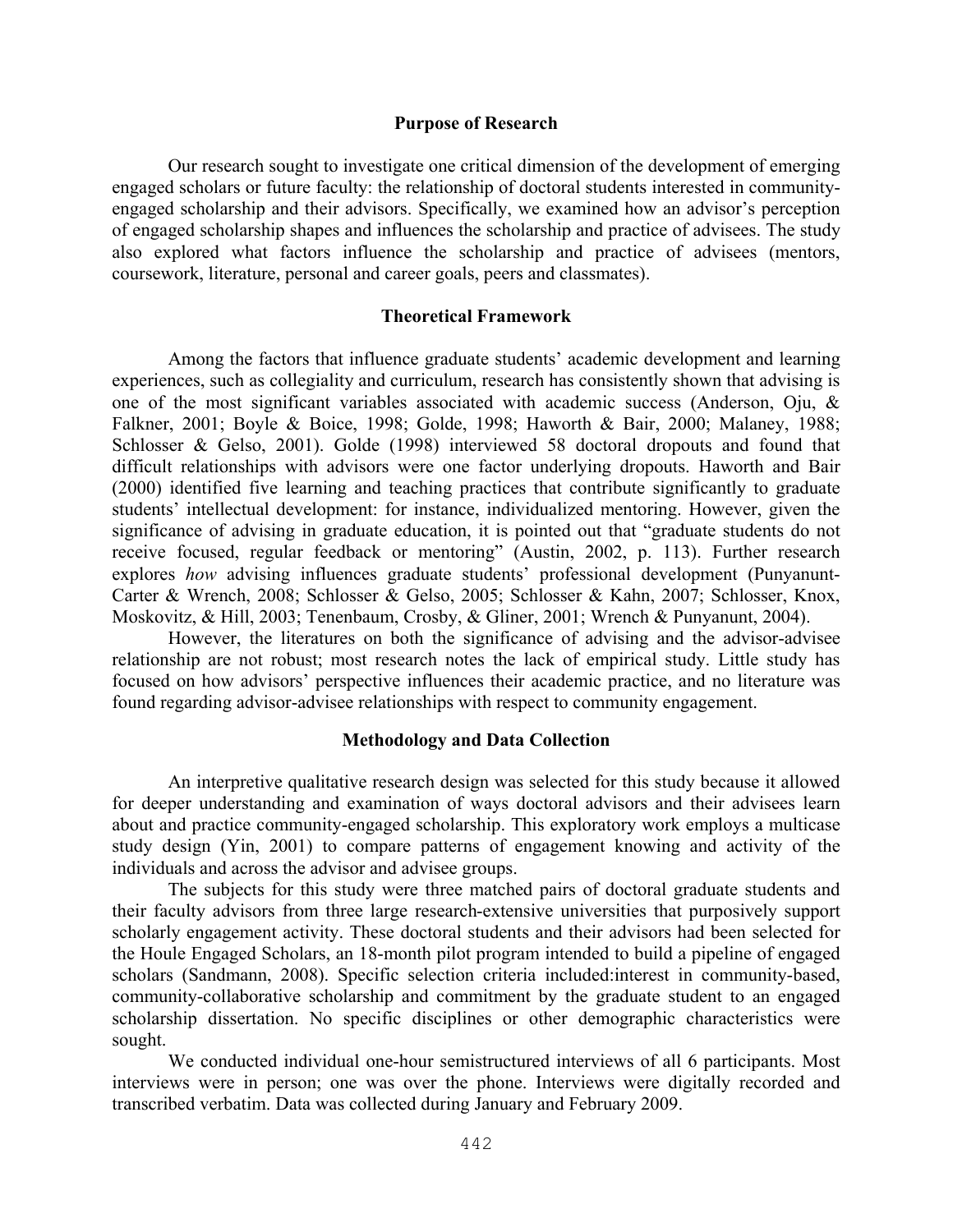#### **Data Analysis**

The constant comparative method (Merriam, 1998) was used to analyze themes within and across cases and case types. The three researchers independently read all the cases and developed individual profiles of all 6 cases as well as composite profiles and themes for each of the groups—the advisors and the advisees. Specifically, we searched our initial data for regularities, patterns, and general topics. Then we recorded words and phrases to represent these topics and patterns and assigned codes. Lastly, we discussed, compared, and combined our analysis for triangulated results (Miles & Huberman, 1994; Patton, 2002).

## **Data Sources**

The three advisor-advisee pairs came from diverse disciplines—adult education, communications, and public administration. The profiles of the respective groups provide insight into who is involved in engaged scholarship and specifically what they are doing.

## **Advisors**

All three faculty members were tenured associate professors with a strong communityengagement orientation and deep commitment to mentoring graduate students, but varying levels of departmental support for their work. Overall, advisors believe a stronger mentor relationship is needed since engagement tends to be more time-consuming than other academic work and to yield different scholarly outputs.

Advisors gave multiple reasons for involving students, including feeling a responsibility to help students succeed, or simply considering it the responsibility of a scholar. Advisors identified very few structural supports for students conducting community-engaged research. They all acknowledged the challenges, including time, finances (resources), and projects themselves (dynamics of the relationships).

Advisors acknowledged promotion and tenure issues but did not use them as an excuse. They navigated the process by having different products or being internally motivated or having clear expectations with colleagues and department chairs.

#### **Advisees**

The advanced-standing doctoral students were all in or near the candidacy stage. Interestingly, they all share a previous connection with the community. They believed that you learn about this work by doing it and collaborating with others. Support for the work, particularly a lack of financial support, was a challenge, as were differences in goals and needs of the community and of the university. They acknowledged the lack of structural support or recognition and the amount of time community-engaged scholarship took. They believed such work requires communication skills, knowledge about communities ("honor local wisdom"), and willingness to explore new areas.

# **Findings and Results**

Data analysis revealed the following themes:

! Since all the advisees had significant work experience, their backgrounds make them predisposed to engaged scholarship. Their research approach was value driven, as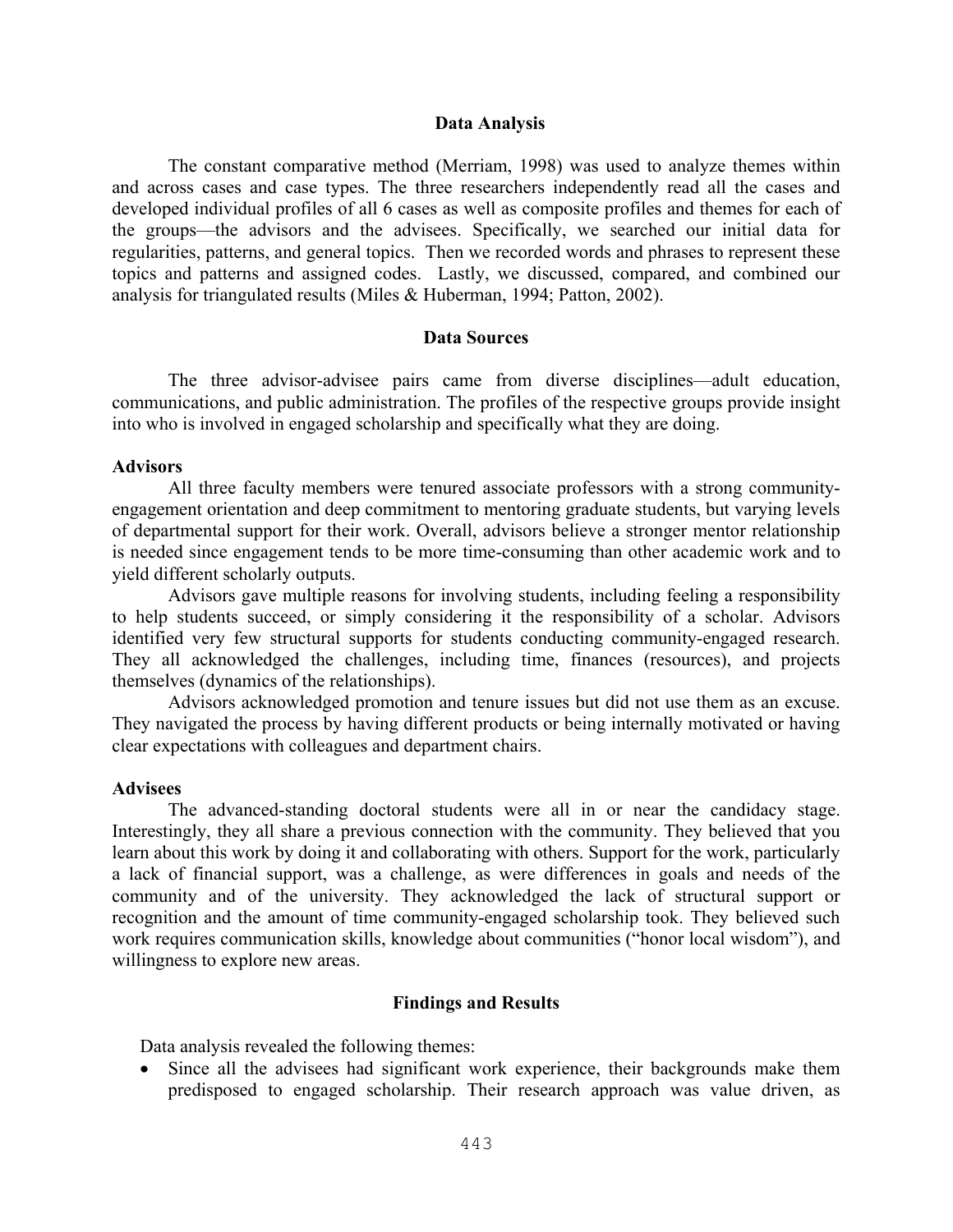indicated by their statements about "honoring local wisdom and positionality" or acting with a sense of "altruism and a giving back to community." They also had a penchant for working as part of a research team versus having a "secluded, silent experience." They saw less relevance in their general graduate coursework and more in the theory and practice of doing formal research, particularly exposure to newer and more complex research methods.

! Advisees built extensively on their own community-based experiences and even pushed their advisors in co-learning about community-engaged scholarship. This dynamic is characterized in Figure 1.



Figure 1. The Engaged Scholar Advisor-Advisee Relationship

- The advisees' approach to engaged scholarly work reflected their respective advisors' influence. One student, consonant with his advisor, was more interested in the community and thus in understanding the challenging role of developing good relationships with the community. The other students, like their respective advisors, were concerned about connecting this work to their disciplines and navigating the challenges of doing the work.
- ! As engaged scholars themselves, the advisors know about and appreciate the capacities and demands needed in working with communities.
- ! Advisors work as sponsors, advocates, mediators, and interpreters for their advisees to other departmental faculty. They discuss "fit" between their disciplinary home and engagement. They often need to explain the nature of engaged scholarship, particularly the pacing of students working with communities, or advocate for support for students' work.
- ! Both students and their advisors acknowledge a lack of structural support. Although apparently not a hindrance, this makes the work more difficult.
- ! Both groups manifested a mix of university/community centricity. Contributing to the public good was a common goal, but faculty talked more about how it would help their careers, whereas students, though committed, expressed more doubt about how it might hinder their career paths.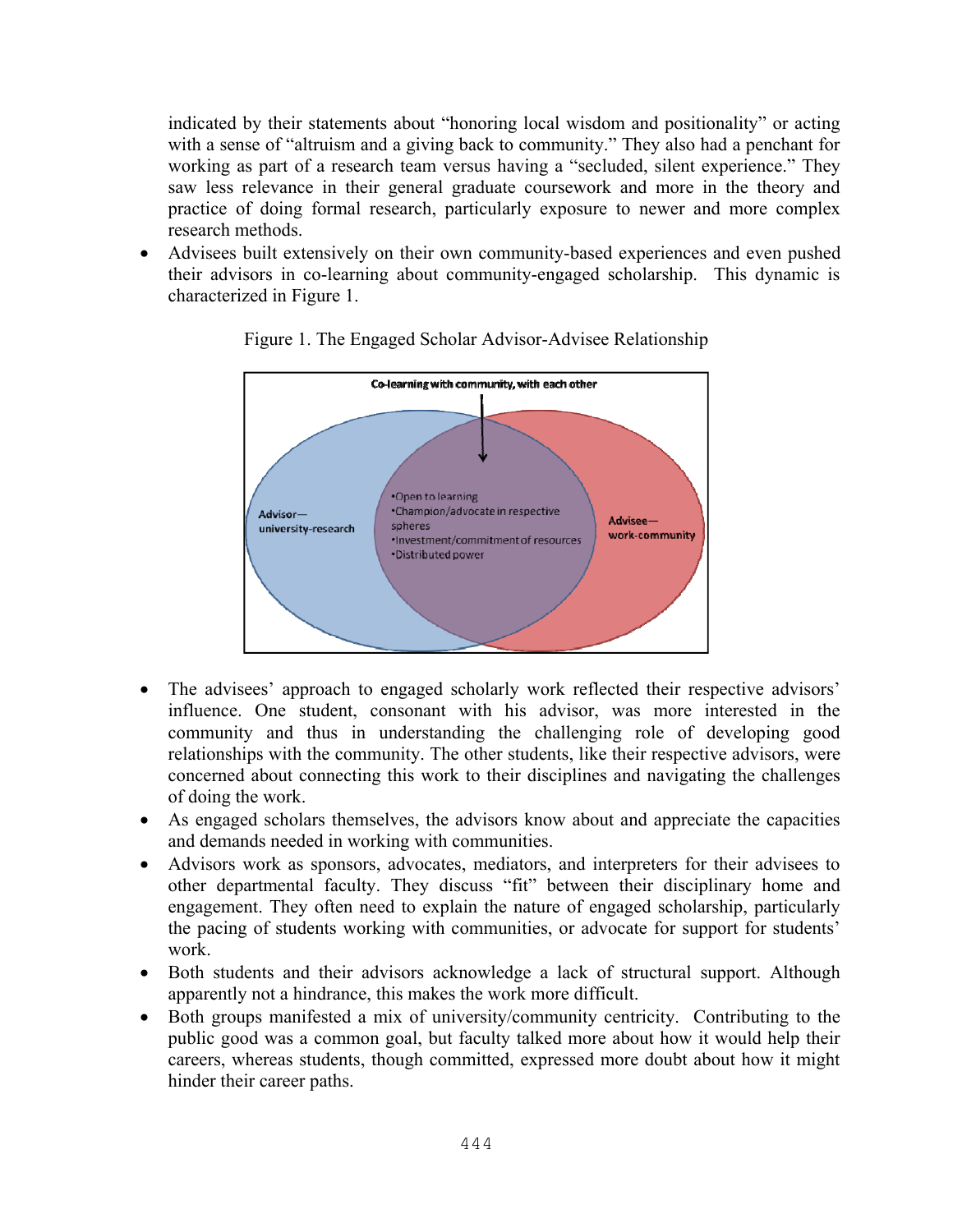## **Conclusions**

This study, consistent with the literature, confirms the high potential and need in the advisor/advisee relationship. The immediate benefits of such a relationship, exceeding those of coursework and peers, were clearly evident through these students and faculty. Advisees' perceptions of community engaged scholarship were highly influenced by the research and philosophical beliefs of their advisors. This is important to consider given that more advisees are coming to graduate school with experiences in community-engaged work.

New insights about future faculty are needed to advance engaged scholarship. Success rests on more than coming from an applied or professional disciplinary background, although the field may be more appealing to those with stronger civic or community perspectives. Similarly, potential in this field might be tied to personal epistemology: that is, do those who do engagement "see the world" and how people relate differently?

Of all the constraints to engaged scholarship for both the advisors and the advisees, time was most frequently mentioned. The difference between what we'd like to do and what we can do is not likely to change, particularly given the national economic situation, yet this circumstance will increase the need for community revitalization.

This small-scale exploratory study attests to the value of professional development opportunities for both emerging and existing community-engaged scholars to advance both theory and practice. Our results indicate that this topic is worthy of research on a larger scale.

# **References**

- Anderson, M. S., Oju, E. C., & Falkner, T. M. R. (2001). Help from faculty: Findings from the Acadia Institute Graduate Education Study. *Science and Engineering Ethics, 7*, 487-503.
- Applegate, J. L. (2002). *Engaged graduate education: Seeing with new eyes*. Washington, DC: American Association of Colleges and Universities.
- Austin, A. E. (2002). Preparing the next generation of faculty: Graduate school as socialization to the academic career. *Journal of Higher Education*, *73*(1), 94-122.
- Bean, T. W., Readence, J. E., Barone, D. M., & Sylvester, T. (2004). An interpretive study of doctoral mentoring in literacy. *Mentoring and Tutoring, 12*(3), 371-381.
- Bloomfield, V. (2006). Civic engagement and graduate education. *Communicator, 38*(3), 1-2, 6. Washington, DC: Council of Graduate Schools.
- Boyle, P., & Boice, B. (1998). Best practices for enculturation: Collegiality, mentoring, and structure. *New Directions for Higher Education, 101,* 87-94. San Francisco: Jossey-Bass Publishers.
- Boyer, E. L. (1990). *Scholarship reconsidered: Priorities of the professoriate*. Princeton, NJ; Lawrenceville, NJ: Carnegie Foundation for the Advancement of Teaching. Boyer, E. L. (1996). The scholarship of engagement. *Journal of Public Service and*

*Outreach, 1*(1), 11-20.

- Carnegie Foundation for the Advancement of Teaching (CFAT). (2008). Community engagement. Stanford, CA: CFAT. Retrieved April 13, 2010 from http://www.carnegiefoundation.org/classifications/index.asp?key=1213
- Fries-Britt, S., & Kelly, B. T. (2005). Retaining each other: Narratives of two African American women in the academy. *The Urban Review, 37*(3), 221-242.